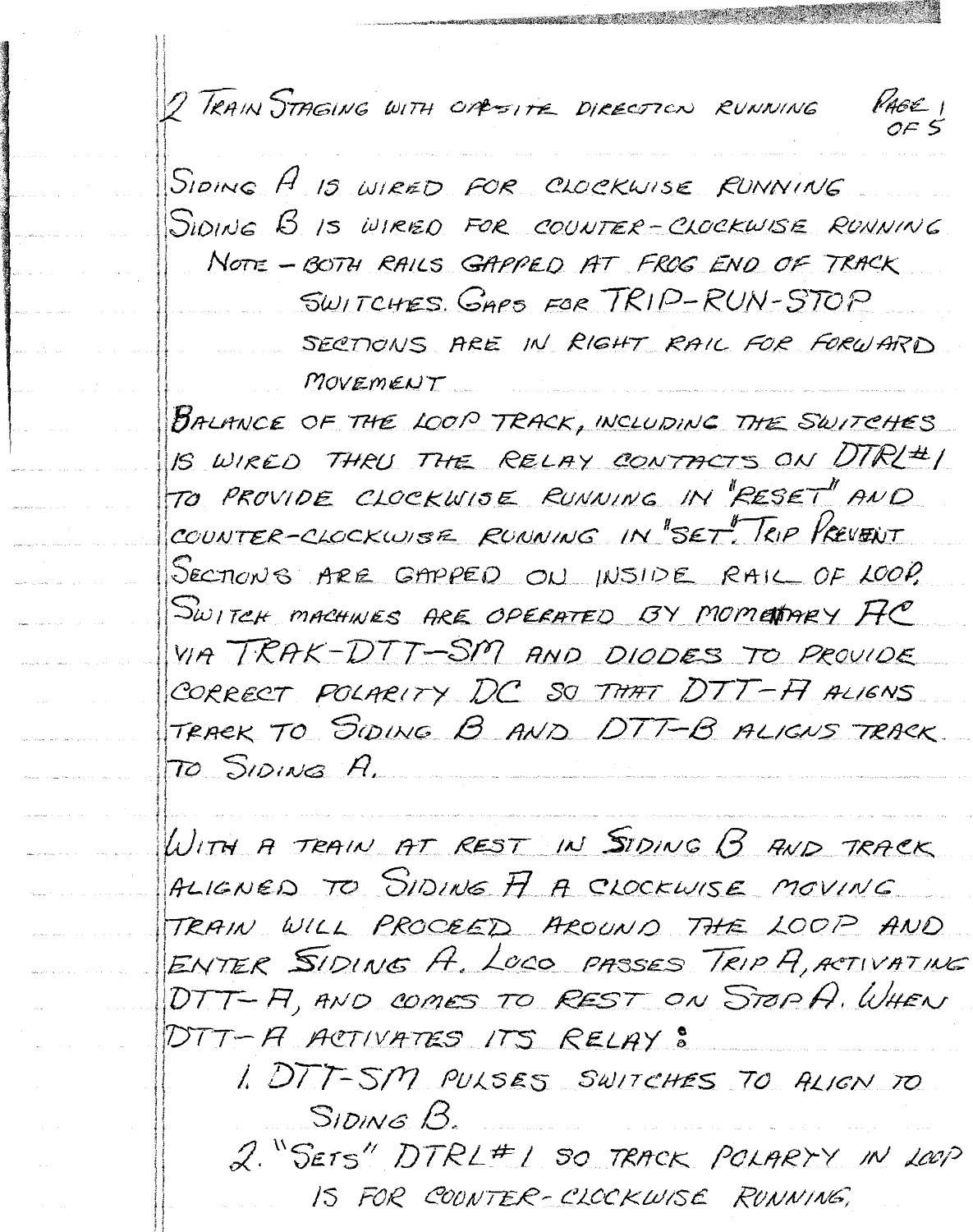PAGE 2

3. ACTIVATES STOP B SO TRAIN B CAN DEPART. HS TRAIN STARTS TRAK DT ACTIVATES TO CONVERT TRIP B TO A RUN SECTION SO THAT LIGHTED CARS CAN NOT ACCESS  $T_{RIP}$   $B$ .

4. "SETS" DTRL#2 WHICH CONNECTS B TRIP PROTECTION TO CONTINUE TRAK-DT ACTIVATIO. BY-PASSING TRIP B SO THAT LIGHTED

CARS WILL NOT TRIGGER TRIPB. WHEN TRAIN B CLEARS B TRIP PROTECTION SECTION TRAK-DT WILL RELAX ALLOWING TRIP B TO BE ABLE TO REACTIVATE.

COUNTER-CLOCKWISE MOVING TRAIN WILL PROCEED AROUND THE LOOP AND ENTER SIDING B. LOCO PASSES TRIP B, ACTIVATING DTT-B, AND COMES TO REST ON STOP B. WHEN DTT-B ACTIVATES:

> 1. DTT-SM PULSES SWITCHES TO ALIGN TO SIDING A

2. RESETS" DTRL # 1 SO TRACK POLARITY IN LOOP IS FOR CLOCKWISE RUNNING

3 ACTIVATES STOP F SO FRAIN A CAN DEPART. ASTRAIN STARTS TRACE DT ACTIVATES TO CONVERT TRIP A TO A RUN SECTION SO THAT LIGHTED CARS CAN NOT ACCESS  $T_{RIP}$  A.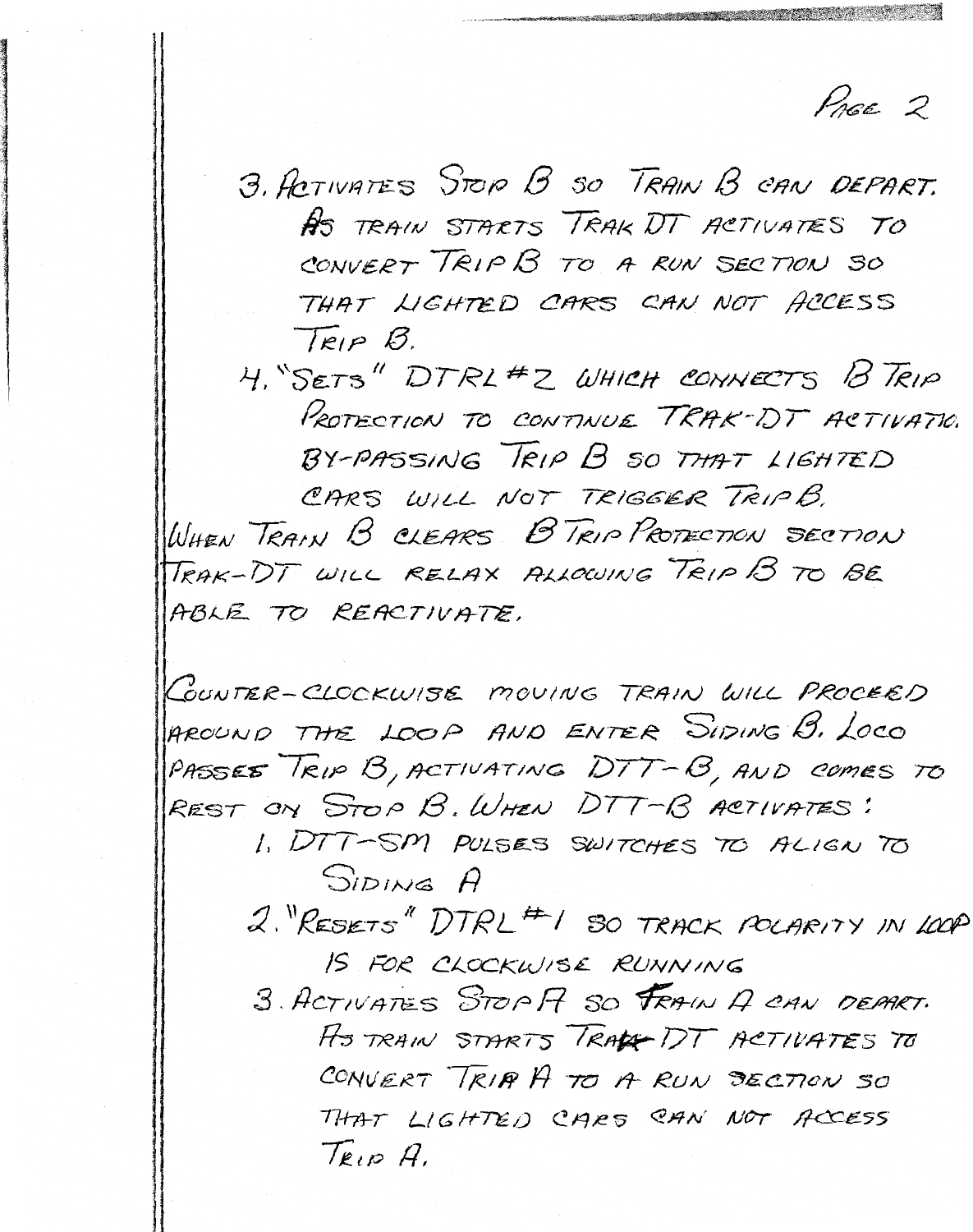PASE 3

4. RESETS DTRL#2 WHICH CONNECTS ATRIP PROTECTION TO CONTINUE TRAK-OT ACTIVATION BY-PASSING TRIP A SO THAT LIGHTED CARS WILL NOT TRIGGER TRIP A. WHEN TRAIN A CLEARS A TRIP PROTECTION SECTION TRAK-DT WILL RELAX ALLOWING TRIP A TO BE ABLE TO REACTIVATE.

DTT-A AND DTT-B ARE TO BE CONFIGURED AS ADJUSTABLE DETECTORS AND TIME FRAME MUST BE LONG ENOUGH FOR REAR OF MOVING TRAIN TO CLEAR ITS STOP SECTION SO THAT LIGHTS DO NOT BLINK OFF, TRIP PROTECT SECTIONS SHOULD BE AT LEAST A FULL TRAIN LENGTH LONG.

TRIP A AND TRIP B CAN BE VERY SHORT AS ONLY ONE WHEEL DRAWING CURRENT CAN ACTIVATE THE TRIP, THE LENGTH OF ONE CAR TRUCK (2 WHEEL SETS) IS HIGHLY RELIABLE. WHEN A TRAIN IS STOPPED IT IS REQUIRED THAT (NO) WHEEL SETS ARE IN THE TRIP SECTION, WITH LIGHTED CARS IT IS SUGGESTED THAT AN UNLIT BAGGAGE CAR BE BETWEEN THE ENGINE AND THE LIGHTED CARS.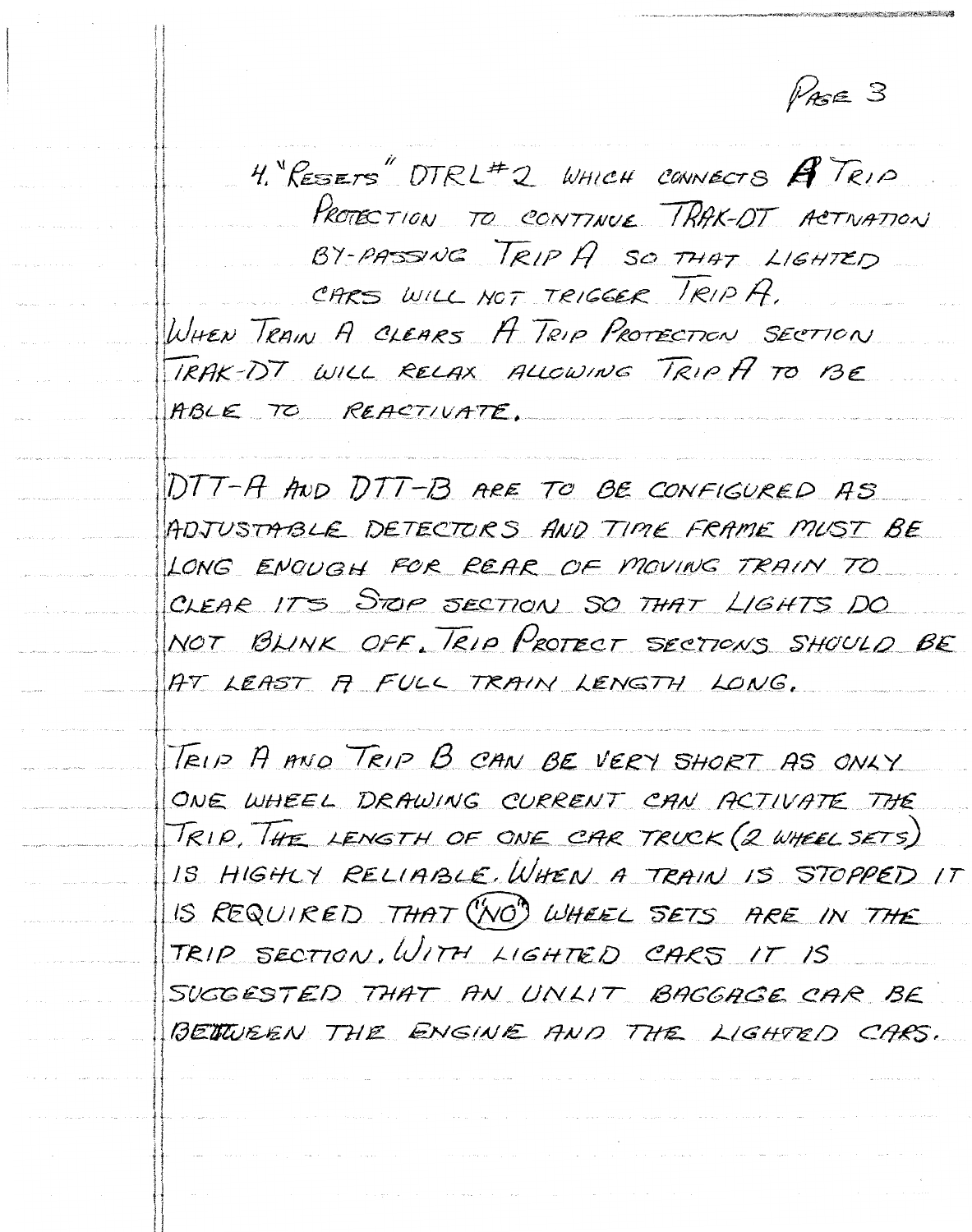